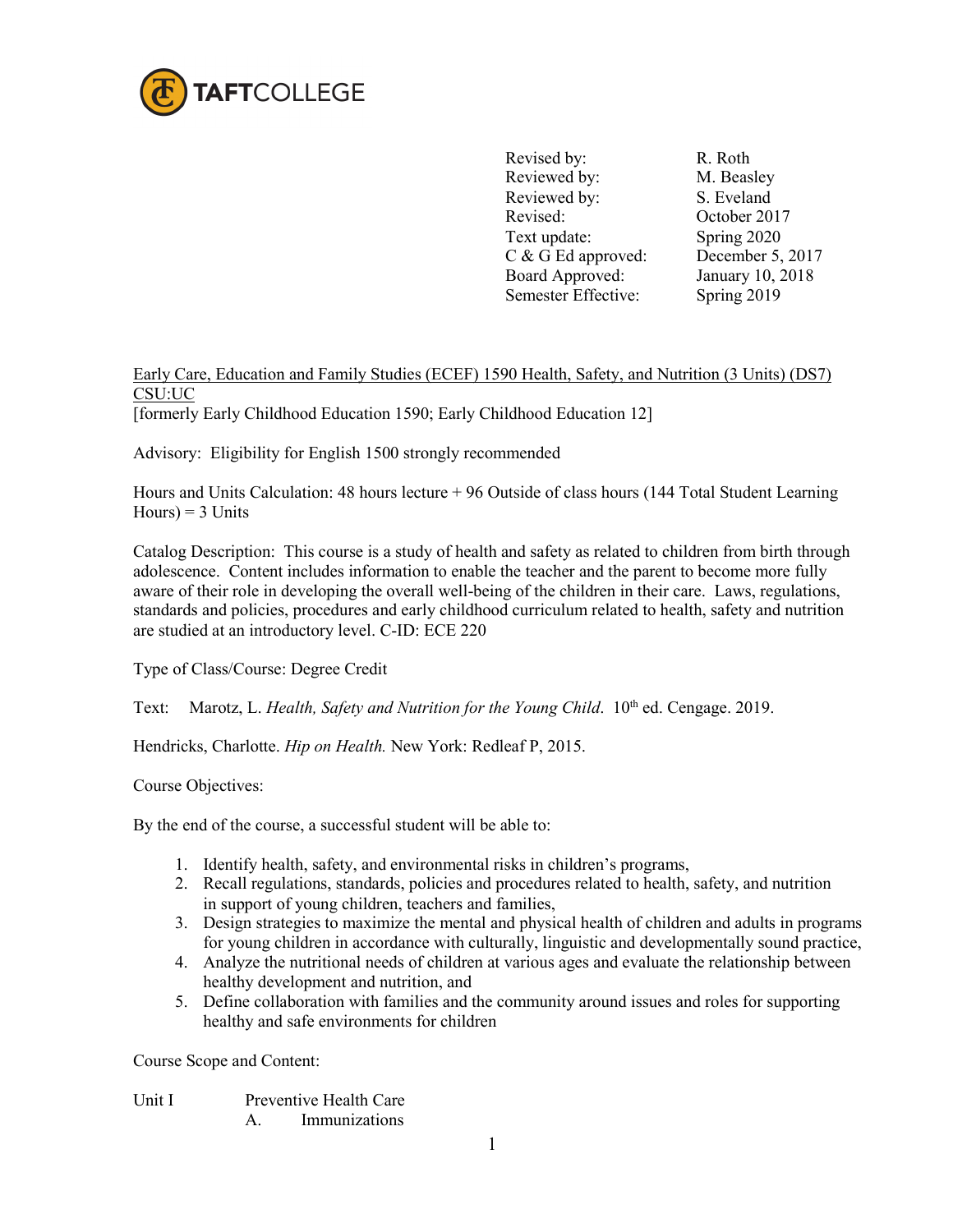

|           | <b>B.</b><br>Daily Health Check<br>$C_{\cdot}$<br>Health, Safety, and Nutrition Education<br>D.<br>Reducing Stress and the Importance of Exercise                                                                                                                             |
|-----------|-------------------------------------------------------------------------------------------------------------------------------------------------------------------------------------------------------------------------------------------------------------------------------|
| Unit II   | <b>Creating Safe Environments</b><br>Unintentional Injury<br>A.<br><b>B.</b><br>Risk Management: Preventable Measures<br>$C_{\cdot}$<br><b>Implementing Safe Practices</b><br>D.<br>Legal Implications<br>Observations<br>Ε.                                                  |
| Unit III  | <b>Foods and Nutrients</b><br><b>Nutritional Guidelines</b><br>A.<br><b>B.</b><br>Nutrients that Provide Energy, Promote Growth of Body<br>Tissues, and Regulate Body Functions<br>C.<br>Feeding Children<br>D.<br>Planning and Serving Economical Meals<br>Ε.<br>Food Safety |
| Unit IV   | <b>Health Issues</b><br>Common Childhood Illnesses<br>A.<br><b>B.</b><br>Accidents<br>$C_{\cdot}$<br>Acute Health Impairments<br>D.<br>Chronic Health Impairments<br>Ε.<br><b>Health Screening</b>                                                                            |
| Unit V    | <b>Emergency and Medical Procedures</b><br>First Aid<br>A.<br><b>B.</b><br>Cardio-Pulmonary Resuscitation (CPR)<br>$C_{\cdot}$<br>Identification and Use of Medicines                                                                                                         |
| Unit VI   | Health and Safety Facilities and Resources<br>National, State, and Local Resources<br>A.                                                                                                                                                                                      |
| Unit VII  | Child Abuse and Neglect<br>Discipline vs. Punishment<br>A.<br><b>B.</b><br><b>Reporting Laws</b><br>C.<br>Protective Measures for Programs and Teachers<br>D.<br>Understanding the Dynamics of Abuse and Neglect                                                              |
| Unit VIII | Designing Curriculum to Include Health and Safety<br>The Teachers Role in Implementing Health Curriculum<br>A.<br><b>B.</b><br>Curriculum Design<br>C.<br><b>Activity Plans</b><br>D.<br>Parent Involvement                                                                   |
| Unit IX   | Developmentally Appropriate Practices (DCLAP)<br>Definition of developmentally appropriate practices<br>A.<br><b>B.</b><br>Determining developmentally appropriate practices                                                                                                  |
| Unit X    | Considerations for Infants and Toddlers, Children with Special Needs, Medical Needs                                                                                                                                                                                           |

2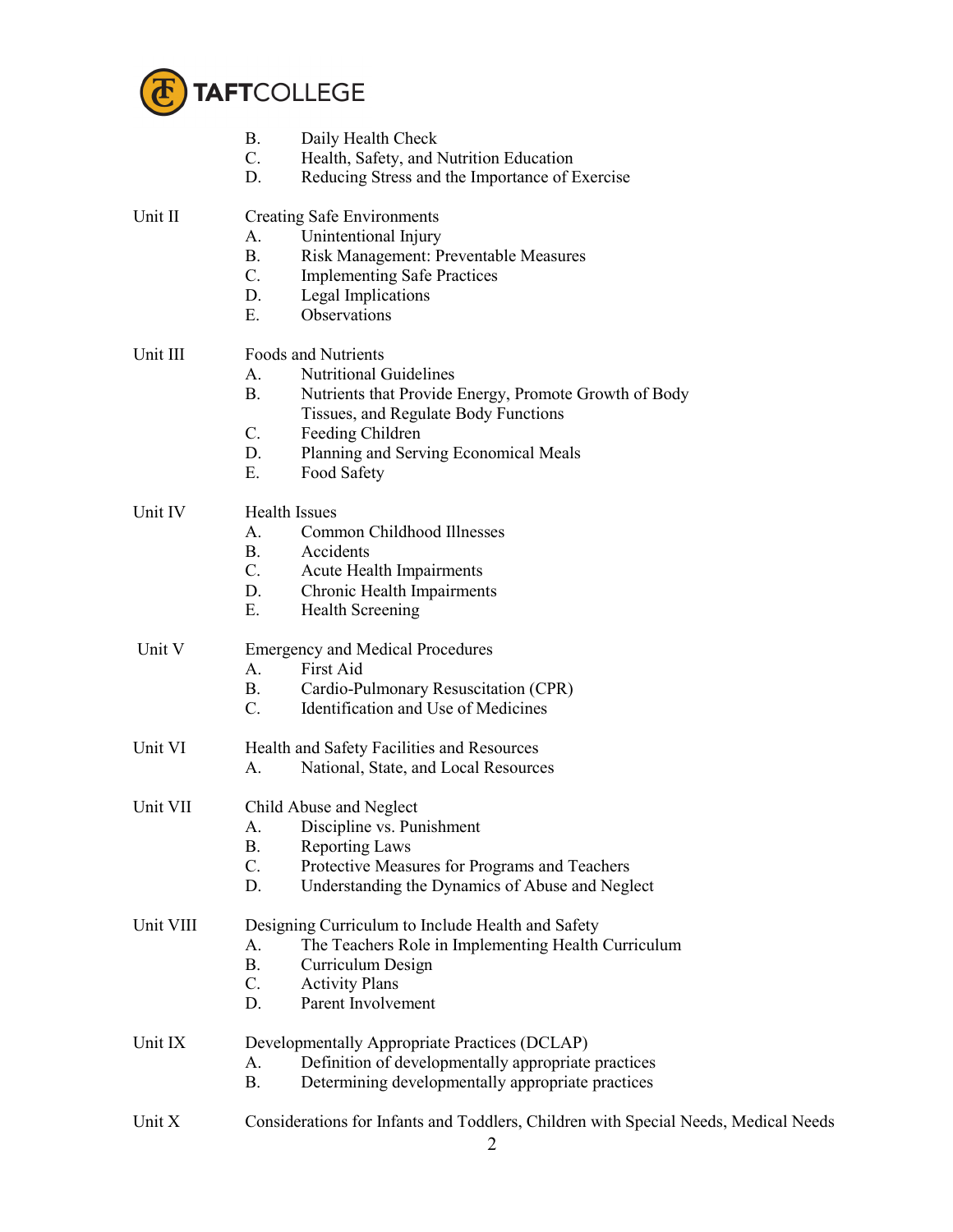

and Interventions

- A. Considerations for infants and toddlers
- B. Considerations for children with special needs<br>C. Considerations for medical needs
- Considerations for medical needs
- D. Interventions

Unit XI Collaboration with Health Care Professionals

A. Considerations for collaboration with health care professionals

Learning Activities Required Outside of Class:

The students in this class will spend a minimum of 6 hours per week outside of the regular class time doing the following:

- 1. Studying
- 2. Skill practice
- 3. Completing required reading
- 4. Written work

Methods of Instruction:

- 1. Lectures
- 2. Class discussion
- 3. Guest Speakers
- 4. Media Recordings

Methods of Evaluation:

- 1. Substantial writing assignments, including:
	- a. essay exams
	- b. written homework
	- c. journaling
	- d. group writing projects
	- e. observations
- 2. Computational or non-computational problem-solving demonstrations, including:
	- a. exams
	- b. homework problems
	- c. quizzes
- 3. Skill demonstrations, including:
	- a. class performance
	- b. group presentations/demonstrations
- 4. Other examinations, including:
	- a. multiple choice
	- b. matching items
	- c. true/false items

Supplemental Data: